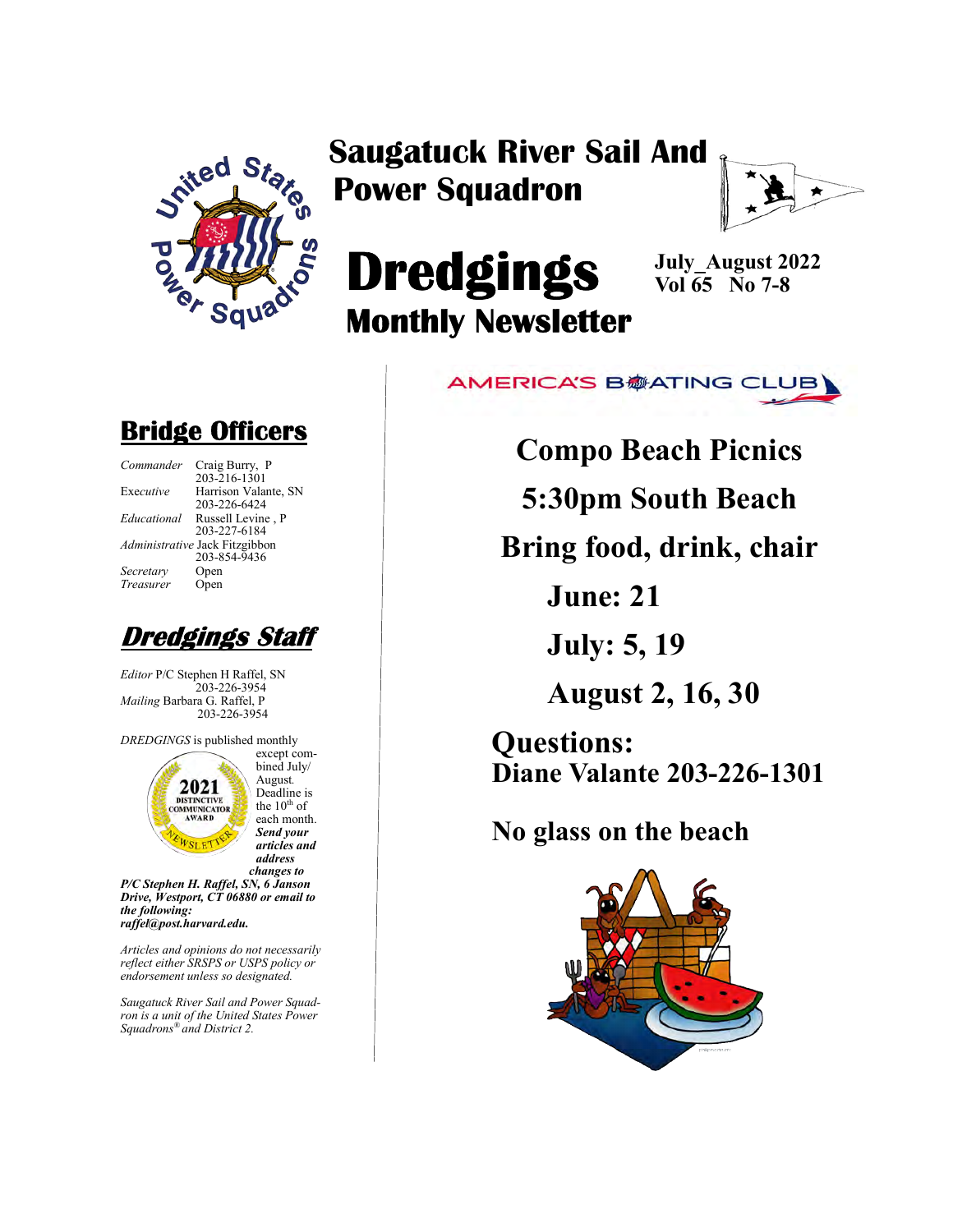#### COMMANDER'S MESSAGE



Compo Marina is open and boats are mostly in the slips. Spring has obviously arrived and the marina looks very much like it should as we approach the summer. Even the kayak and sunfish storage racks are almost full. While the water is still very cold extra caution is necessary not

only for the big boats but especially for the kayaks, sunfish and standup paddlers.

Another sure sign of spring is the Compo Beach picnics have started. The dates are listed on page 1. Remember these are a very informal gatherings. Beach stickers are required to get into the beach. If you don't have one, tell the guard you are attending the SRSPS picnic.



It is with great sadness we must report the passing on May 15 of P/C John Luscombe, SN.

John served not only as Squadron Commander, but also as our SEO and Treasurer. We shall greatly miss his warm smile and overall kindness.

Craig Burry, P Commander

If you aren't getting notice of Dredgings and other Squadron information by email, it is because we don't have your current email address. Send it to raffel@post.harvard.edu.

### Do You know the Answers?

- 1. What is the difference between a ship and a boat?
- 2. Sea Tow maintains an Automatic Radio Check service. What 3 channels are available locally?
- 3. If a line is dropped when mooring or approaching a slip, what should be done immediately?
- 4. When leaving a slip, what sound signal should be used before leaving?

#### ANSWERS

- 1. Ships carry boats. If a vessel is large enough to carry its own boat (s), it is then a ship.
- 2. Captains Cove Channel 24, Port Jefferson Channel 27, Huntington Channel 28.
- 3 Stop the propellers to avoid the line being wrapped.
- 4 One prolong blast

Correction: last month we asked whether a boat would float higher or lower in salt water. The correct answer should have been "higher". As Charlie Jacobs pointed out, salt water is denser therefore the boat would float higher.

## Education Report

We hope to offer an on-the-water boat handling course in August. Details are still being finalized and will appear in the next issue of Dredgings.

> Russell Levine, P SRSPS SEO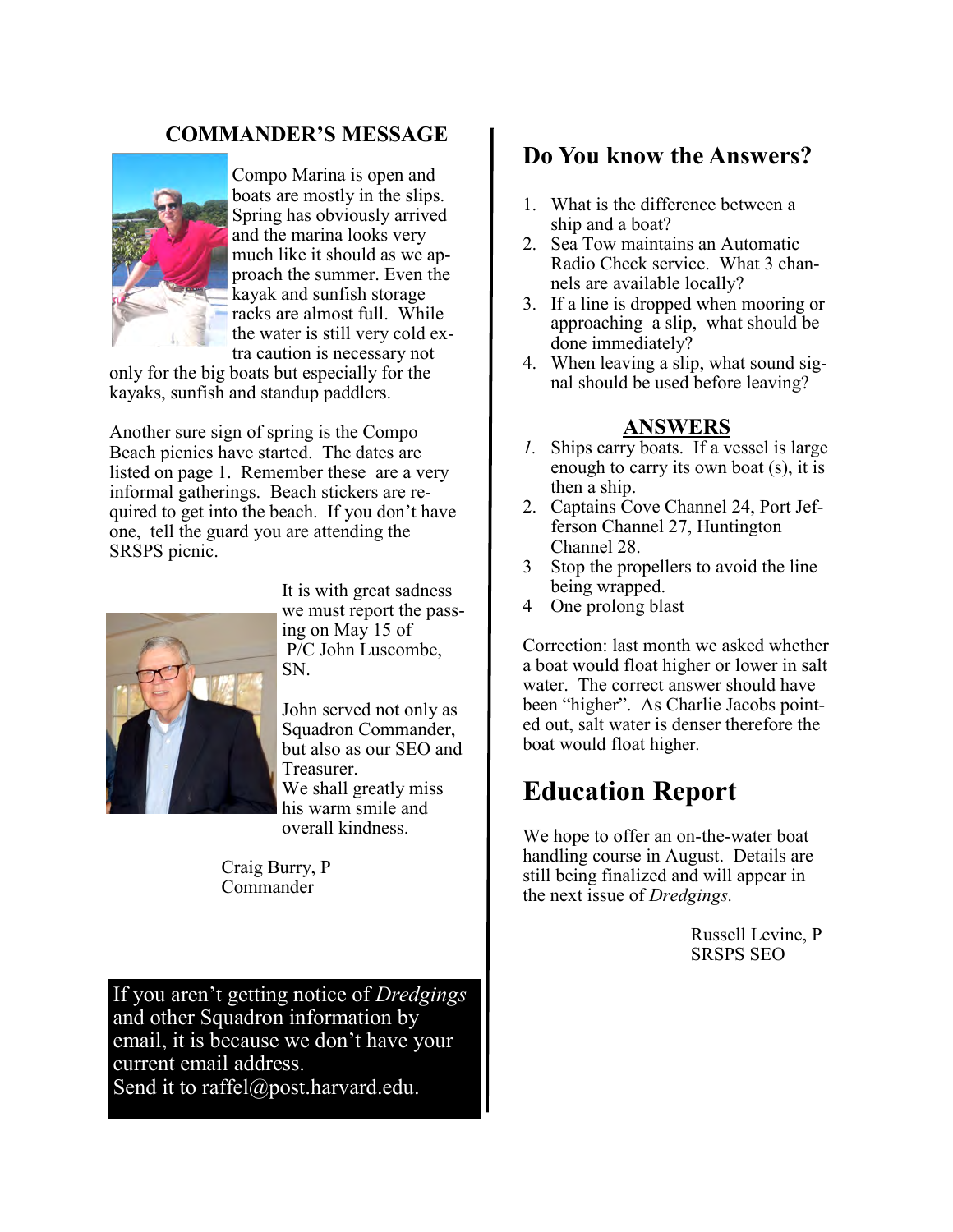U.S. Department of **Homeland Security United States Coast Guard** 



Watchstanders at Coast Guard Sector Boston received a call at approximately 7:15 p.m. Thursday, reporting six people, two adults and four children, had fallen in the water while fishing on Deer Island.

Two people, an adult female and one child, were recovered by a Good Samaritan and transferred to emergency medical services for treatment and taken to Anna Jacques Hospital.

Three people, an adult male and two children, were recovered by Amesbury Police Department and transferred to emergency medical services for treatment and taken to Seabrook Emergency Room.

The adult female was recovered unresponsive and later declared deceased. The body of the six-year-old boy was recovered on Sunday..



#### Compo Marina

Photo Barbara Raffel, P



## Swim Across the Sound

Each Summer, swimmers cross the Long Island Sound from Port Jefferson to Captain's Cove Seaport in Bridgeport. The 2021 Swim raised approximately \$250,000 to support oncology programs and provide financial assistance to cancer patients and their families so they can focus on their health and healing. Contact Captain's Cove to register as a swimmer, a boat captain or a general overall volunteer.

### Stamford Boating Accident

On Easter Sunday two men tragically drowned when their small boat flipped over in strong winds and very cold water temperature. Neither man was wearing a PFD. The men were both Guatemala nationals.

## Crossing the Bar

Sunset and evening star, And one clear call for me! And may there be no moaning of the bar, When I put out to sea,

Alfred, Lord Tennyson